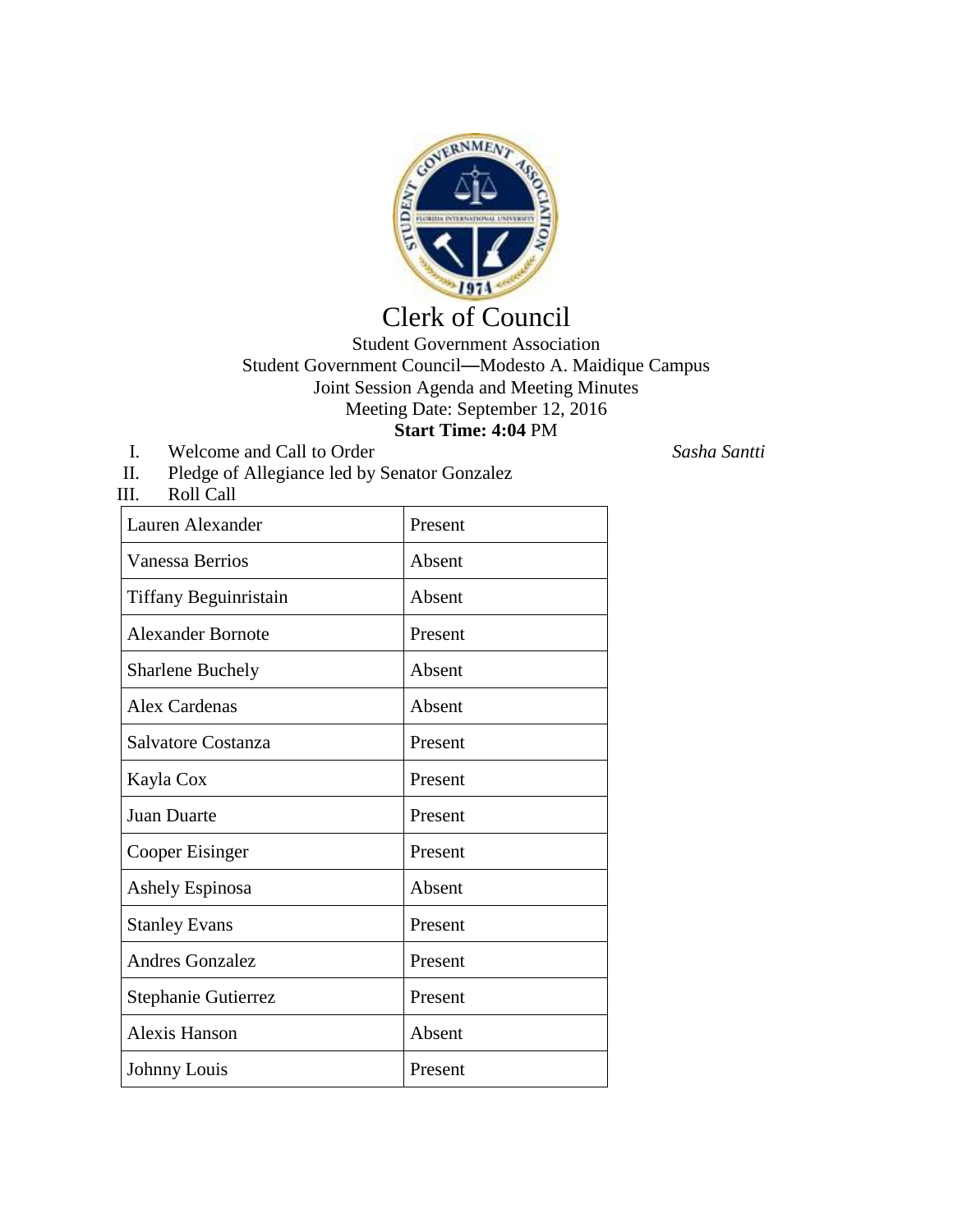| Mohammad-Taghi Moravej   | Absent         |
|--------------------------|----------------|
| Najari "Malliek" Murrell | Present        |
| Mwai Osahar              | Present        |
| Johnathan Padilla        | Present        |
| Jesus Pernia             | Present (late) |
| Genevieve Remy           | Absent         |
| <b>Monica Reyes</b>      | Present        |
| Gilbert Rodriguez        | Absent         |
| Simran Sakraney          | Present        |
| Rocio Taveras            | Absent         |
| Martin Villamizar        | Present        |
| Aaron Weisman            | Absent         |
| Alexia Zadok             | Absent         |

## IV. Old Business:

- Approval of previous minutes
	- i. Senator Eisinger moves to approve previous minutes, senator Reyes seconds, (motion passes unanimously).

## V. New Business:

- Finance Chair Nominations
	- i. Senator Louis moves to nominate himself for a finance committee position, seconded by Costanza (motion passes unanimously).
	- ii. Senator Villamizar moves to nominate himself for a finance committee position, seconded by Gutierrez (motion passes unanimously).
	- iii. Senator Eisinger moves to nominate himself for a finance committee position, seconded by Louis (motion passes unanimously).
	- iv. Senator Villamizar moves to nominate Senator Buchely for a finance committee position, seconded by Costanza (motion passes unanimously).
	- v. Senator Reyes moves to nominate Senator Sakraney for a finance committee position, seconded by Cox (motion passes unanimously).